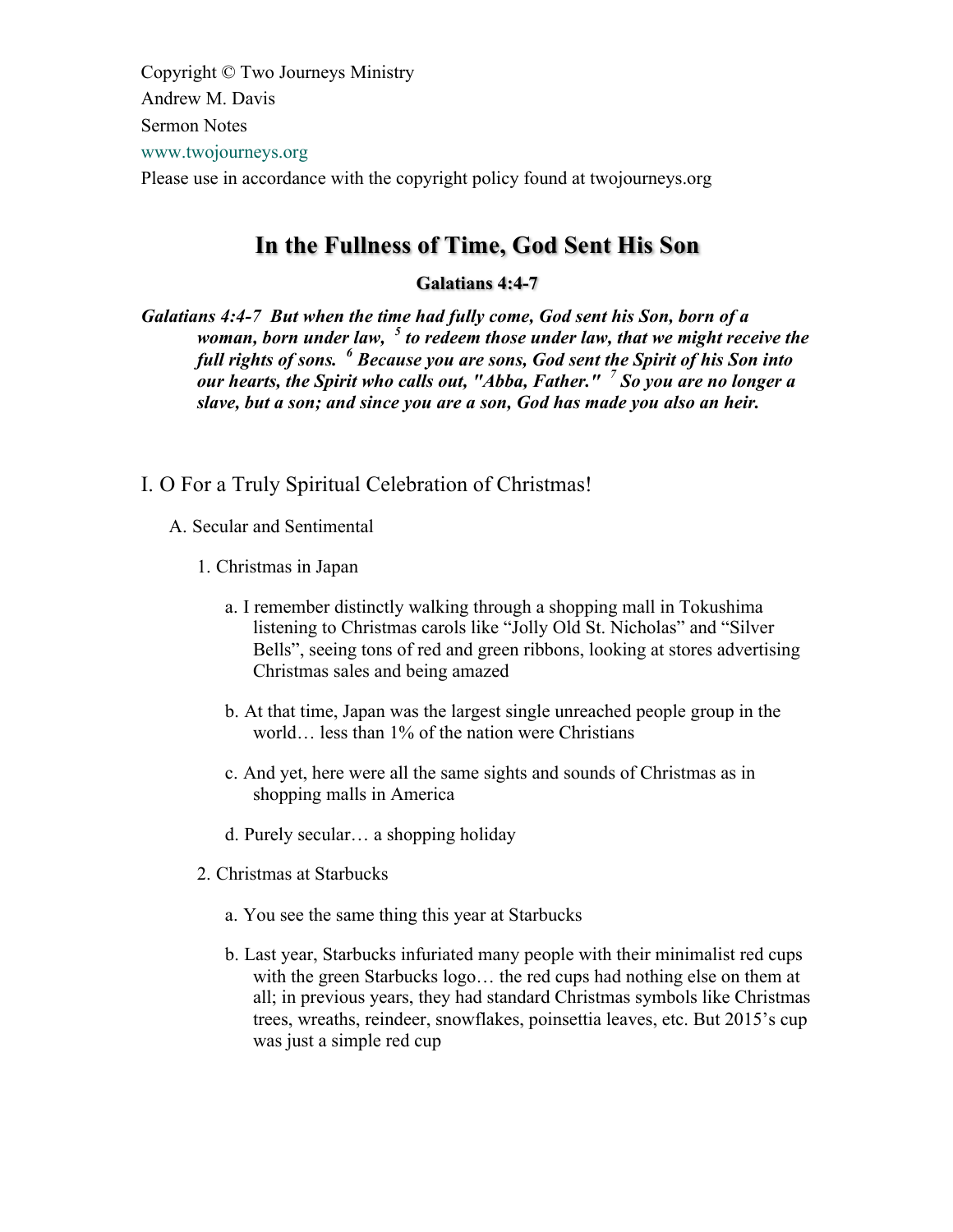- c. The official reason given by the corporate headquarters was that it was part of an effort to "usher in the holidays with a purity of design that welcomes all our stories"
- d. Apparently also Starbucks corporate authorities were forbidding their employees from saying "Merry Christmas" to customers
- e. So internet evangelist Joshua Feuerstein made an anti-Starbucks video in which he pranked them in order to make them say the words "Merry Christmas"… when ordering his coffee they asked as usual "Can I get a name for your cup?", he said his name was "Merry Christmas"… when his order was finished, they had to write "Merry Christmas" on the cup, and call out in the shop. "Merry Christmas"
- f. This year's "Holiday" Starbucks cup is green with a drawing of tons of people's faces, all drawn in one line from one pen, showing unity
- g. On and on it goes!
- 3. Christmas in Williamsburg… and in the Protestant colonies
	- a. On the other side of the equation is the ever-popular Christmas in Williamsburg
	- b. Many of us love going to Williamsburg to get a realistic sense of what life in Colonial Virginia would have been like
	- c. Actually Christmas was illegal in Puritan New England in those days… very much in keeping with their conviction that Christmas—literally Christ's Mass—was a Roman Catholic observance that no Protestant should keep
	- d. The Puritans in England loved to make a show of working on Christmas when the non-Puritans were playing games and drinking and celebrating; in New England, they just made it illegal
	- e. Though Christmas was not illegal in Colonial Virginia, it was nowhere near the holiday we know now… there were some balls and feasts among the wealthy… but they needed little excuse for those anyway; one observer
- 4. Christmas in Victorian England
	- a. Many of our popular images of Christmas in merrie old England come from the Victorian era…
	- b. It may be hard for us to imagine, but at the beginning of the  $19<sup>th</sup>$  century, the Protestant rejection of Christmas is England was just about total… Christmas was hardly celebrated at all; many businesses did not even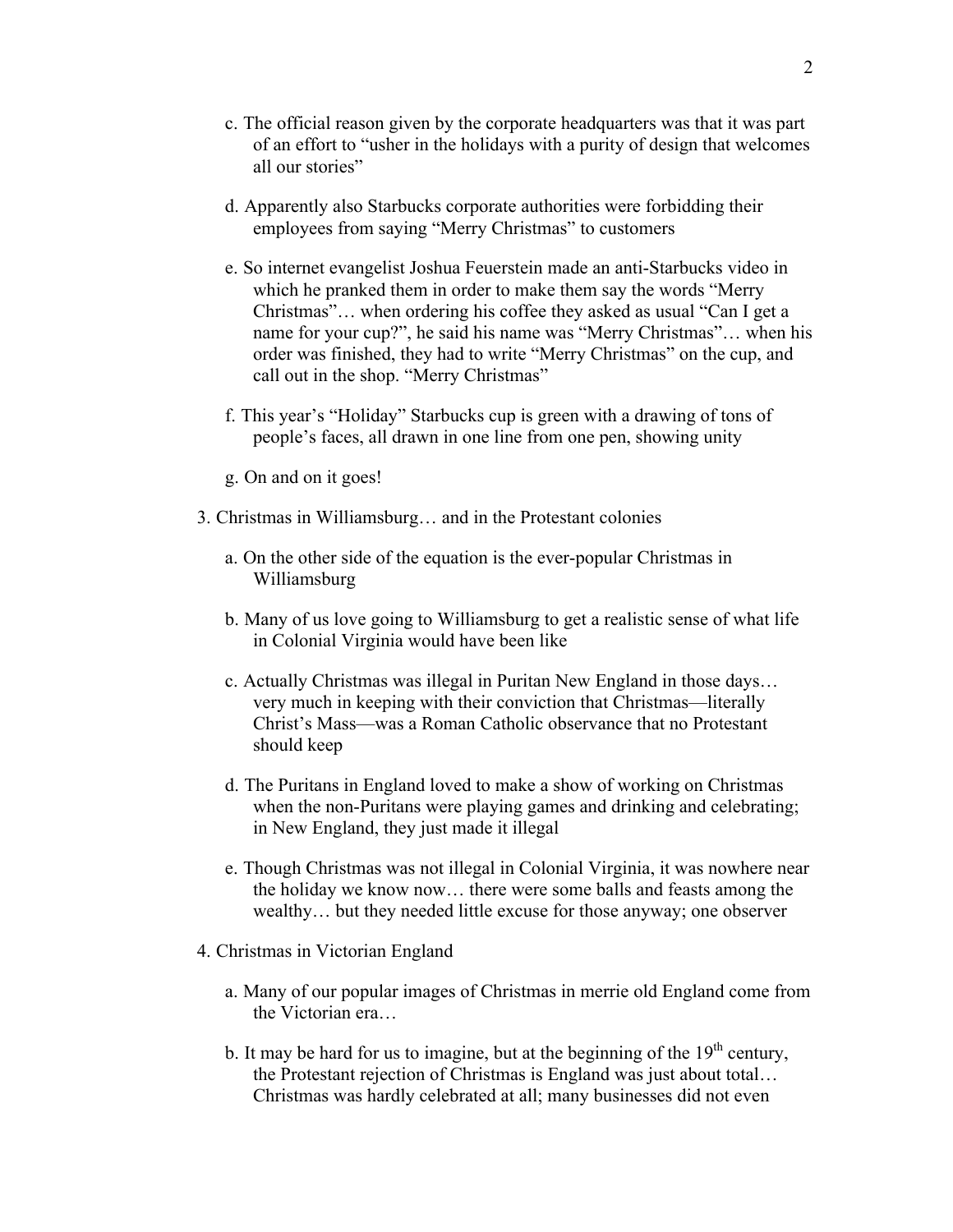consider it a holiday… but by the end of the century, it was by far the biggest holiday of the year

- c. The change happened primarily because of the influence of Queen Victoria and her marriage to the German-born prince Albert; Albert brought many German customs to the royal family of England, including the Christmas tree, depicted in 1848 in the *Illustrated London News*… soon every home in England had a tree decorated with candles, sweets, fruit, homemade decorations, and gifts… just like the royal couple
- d. The royal couple also influenced the giving of gifts, Christmas cards and the holding of lavish feasts to celebrate the birth of Christ
- e. By the end of the century, Christmas in Victorian England was HUGE
- f. In this same era, in 1843, Charles Dickens penned his classic *A Christmas Carol*… Ebeneezer Scrooge and the ghosts of Christmas past, present and future fill our minds with indelible images… none of which have anything to do with Christ
- g. Actually, the story is one of redemption of an old, hate-filled miser through repentance and reformation, but with no faith in Christ at all
- h. But the images of that era are powerful… a lot of the public depictions of Father Christmas (known to us as Santa Claus) began then
- 5. Christmas in pagan Rome
- Roman pagans first introduced the holiday of Saturnalia, a week long period of lawlessness celebrated between December 17-25. During this period, Roman courts were closed, and Roman law dictated that no one could be punished for damaging property or injuring people during the weeklong celebration. The festival began when Roman authorities chose "an enemy of the Roman people" to represent the "Lord of Misrule." Each Roman community selected a victim whom they forced to indulge in food and other physical pleasures throughout the week. At the festival's conclusion, December 25th, Roman authorities believed they were destroying the forces of darkness by brutally murdering this innocent man or woman.
- In the 4th century, Christianity imported the Saturnalia festival hoping to take the pagan masses in with it. Christian leaders succeeded in converting to Christianity large numbers of pagans by promising them that they could continue to celebrate the Saturnalia as Christians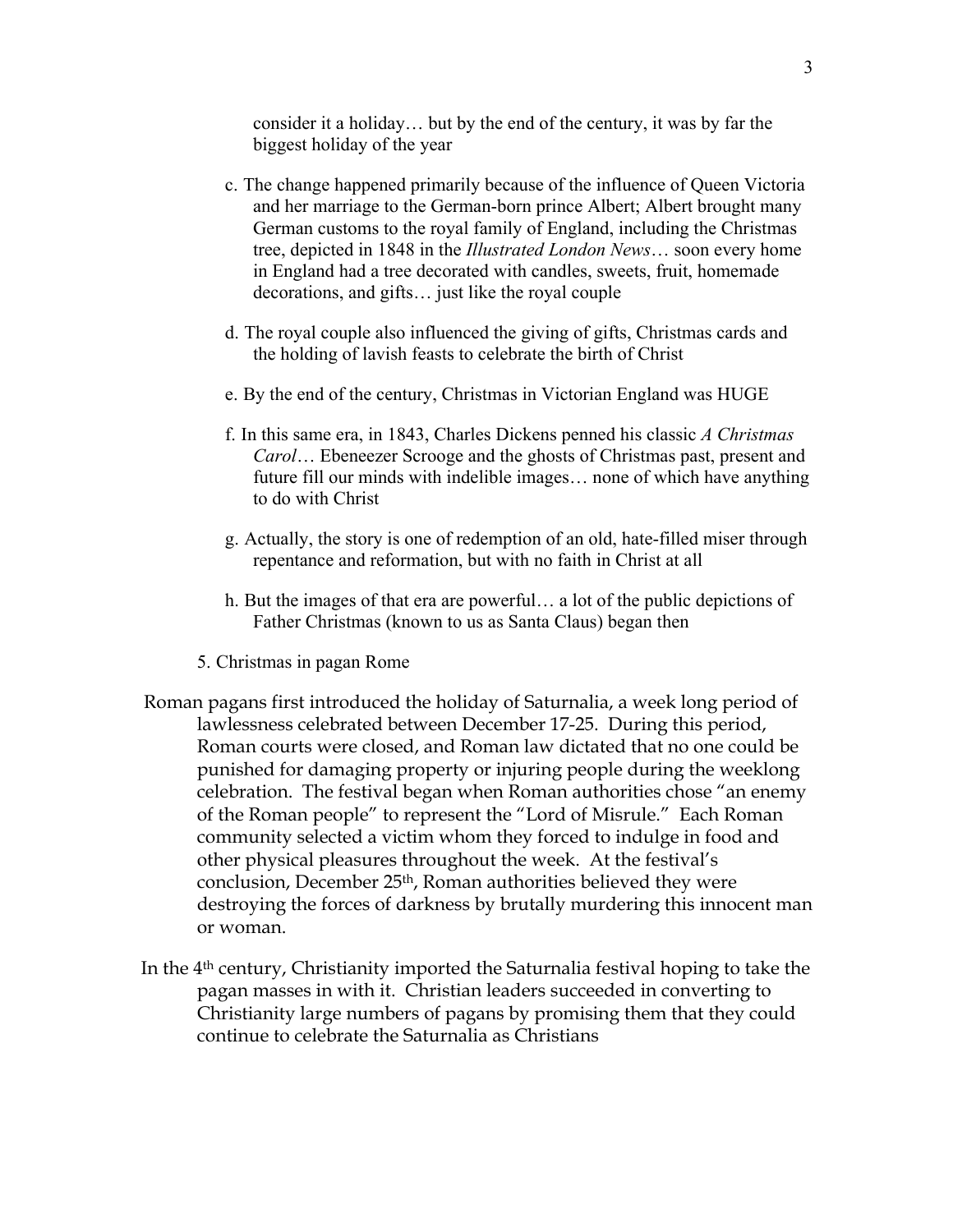- The problem was that there was nothing intrinsically Christian about Saturnalia. To remedy this, these Christian leaders named Saturnalia's concluding day, December  $25<sup>th</sup>$ , to be Jesus' birthday.
- Christians had little success, however, refining the practices of Saturnalia. In return for ensuring massive observance of the anniversary of the Savior's birth by assigning it to this popular date, the Church for its part quietly agreed to allow the holiday to be celebrated more or less the way it had always been.
- The Puritan Pastor Increase Mather of Boston observed in 1687 that "the early Christians who first observed the Nativity on December 25 did not do so thinking that Christ was born in that Month, but because the Heathens' Saturnalia was at that time kept in Rome, and they were willing to have those Pagan Holidays metamorphosed into Christian ones." Because of its known pagan origin, Christmas was banned by the Puritans and its observance was illegal in Massachusetts between 1659 and 1681. However, Christmas was and still is celebrated by most Christians.
- Many of the Christmas practices we now delight in had origins in pagan rituals and practices… including the Christmas Tree, mistletoe, Christmas presents, and the cult of St. Nicholas
- Now, like meat sacrificed to idols, if the mental connection to pagan worship has been severed, then the traditions are more or less benign…
- However, the overwhelming tendency toward excess, toward materialism and other forms of idolatry are a clear and present danger, quite apart from the dubious ancient roots of the Christmas tree…
- The call of the gospel this morning is toward HIGHER and PURER meditations…
- We need to turn away from the secular and sentimental to …
	- B. Spiritual and Scriptural
		- 1. Spiritual: The Holy Spirit's unique ministry: glorifying Christ
		- 2. Scriptural: turning to the Bible to understand the truth of the incarnation
		- 3. Doctrine: the incarnation of Jesus Christ… the greatest mystery of our faith
- *John 1:1 In the beginning was the Word, and the Word was with God, and the Word was God.*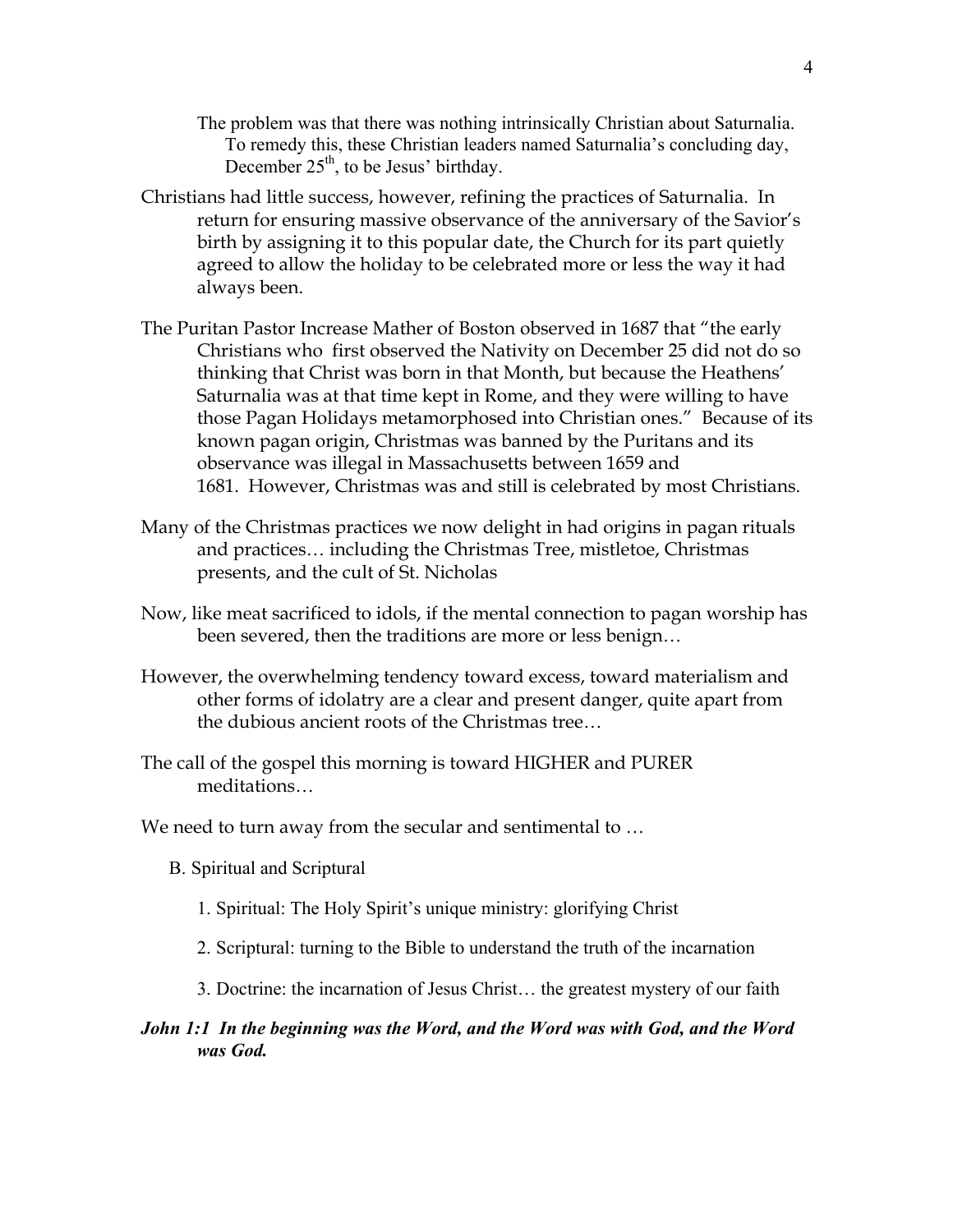#### *John 1:14 And the Word became flesh and dwelt among us, and we have seen his glory, glory as of the only Son from the Father, full of grace and truth.*

- The more we meditate on the infinite majesty of God, the more mysterious the incarnation becomes. God is holy, infinitely high and lofty above all creation. There is nothing in all creation that we can compare to God; nothing is like him, nothing is his equal. God the Son reigned in glory with his Father before he was born. Working with the Father and the Spirit, the Son created the universe and sustains it at every moment. Heaven, even the highest heavens, cannot contain him. His power is infinite, his glory is so overwhelming that even the holy Seraphim must cover their faces in his presence. Yet this infinitely holy, powerful God laid aside all the outward trappings of glory and humbled himself to be born as a human baby.
- "The Lord did not come to make a display. He came to heal and to teach suffering men. For one who wanted to make a display the thing would have been just to appear and dazzle the beholders. But for Him Who came to heal and to teach the way was not merely to dwell here, but to put Himself at the disposal of those who needed Him, and to be manifested according as they could bear it, not vitiating the value of the Divine appearing by exceeding their capacity to receive it." ― **Athanasius of Alexandria**, **On the Incarnation**
- We have to celebrate this mystery by the power of the Spirit in the study of his Word. Spiritual and scriptural, not secular and sentimental. We need to ask the Spirit to expand our minds and illuminate our hearts… we need to allow the incomprehensibility of this mystery to humble us and excite us… to move on and on to every higher levels of delight in the truth that the WORD BECAME FLESH and made his dwelling among us.

That is what we get to celebrate today!

I want to focus on this marvelous passage of scripture which exalts Jesus Christ as the Savior of the World… a Savior born at just the right time, who lived the perfect life, and died in our place

### II. The Fullness of Time

#### *Galatians 4:4 But when the fullness of time had come…*

- A. History Has a Wise Purpose
	- 1. Many question whether there really is any purpose to the flow of history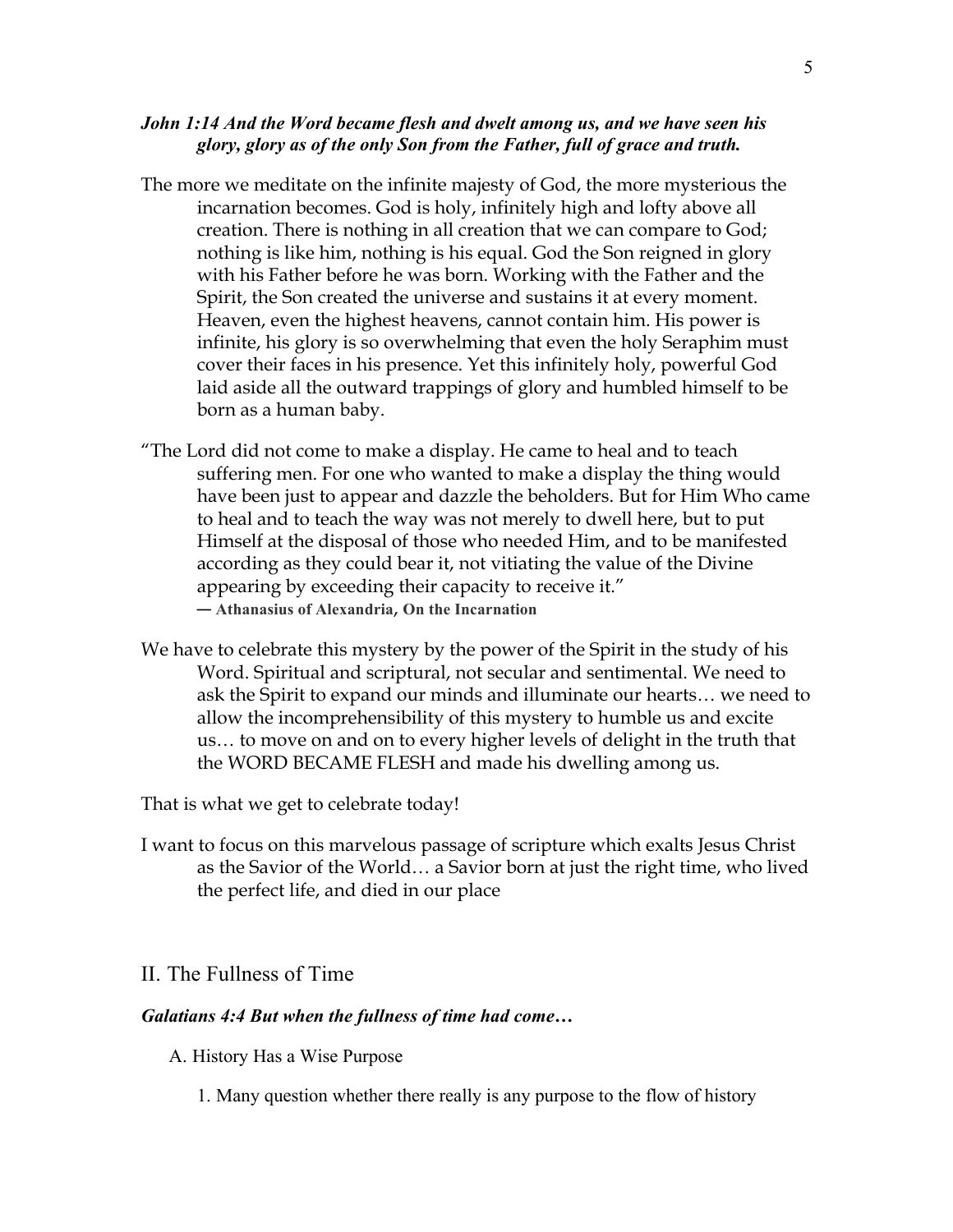William Shakespeare's suicidal character Hamlet called history

"A tale told by an idiot, full of sound and fury, signifying nothing."

Henry Ford famously said

"History is BUNK!"

- 2. But we Christians know differently!
- 3. We believe that history is a magnificently complex tapestry filled with significance and meaning… a narrative first established in the sovereign mind of Almighty God before the foundation of the world and then unfolded in just the right pace and manner
- *Isaiah 14:26-27 This is the plan determined for the whole world; this is the hand stretched out over all nations. <sup>27</sup> For the LORD Almighty has purposed, and who can thwart him? His hand is stretched out, and who can turn it back?*
- *1 Corinthians 2:7 we speak of God's secret wisdom, a wisdom that has been hidden and that God destined for our glory before time began.*
	- 4. The "Alpha and the Omega"
		- a. History had a beginning and it will have an end

### *Revelation 22:13* **[Jesus said]** *I am the Alpha and the Omega, the First and the Last, the Beginning and the End.*

- Jesus IS history… ultimately he will be the centerpiece of this magnificent and complex plan that God is unfolding before our very eyes
	- b. Not only the beginning and the end, but every step along the way was carefully planned by God
	- 5. And Galatians 4 tells us that Jesus was born IN THE FULLNESS OF TIME
		- a. Like a ripe fruit… events had to occur first… the fruit couldn't be plucked from the tree early
		- b. Everything had to be done decently and in good order
		- c. So Jesus was born when God's timing was just right
		- d. The Greek word is FULLNESS or sometimes "fulfillment"
		- e. God was waiting for that right moment… many generations of Jews bitterly lamented that God had not yet sent the Son of David to rescue them from their captivity to the Gentiles… they cried out aa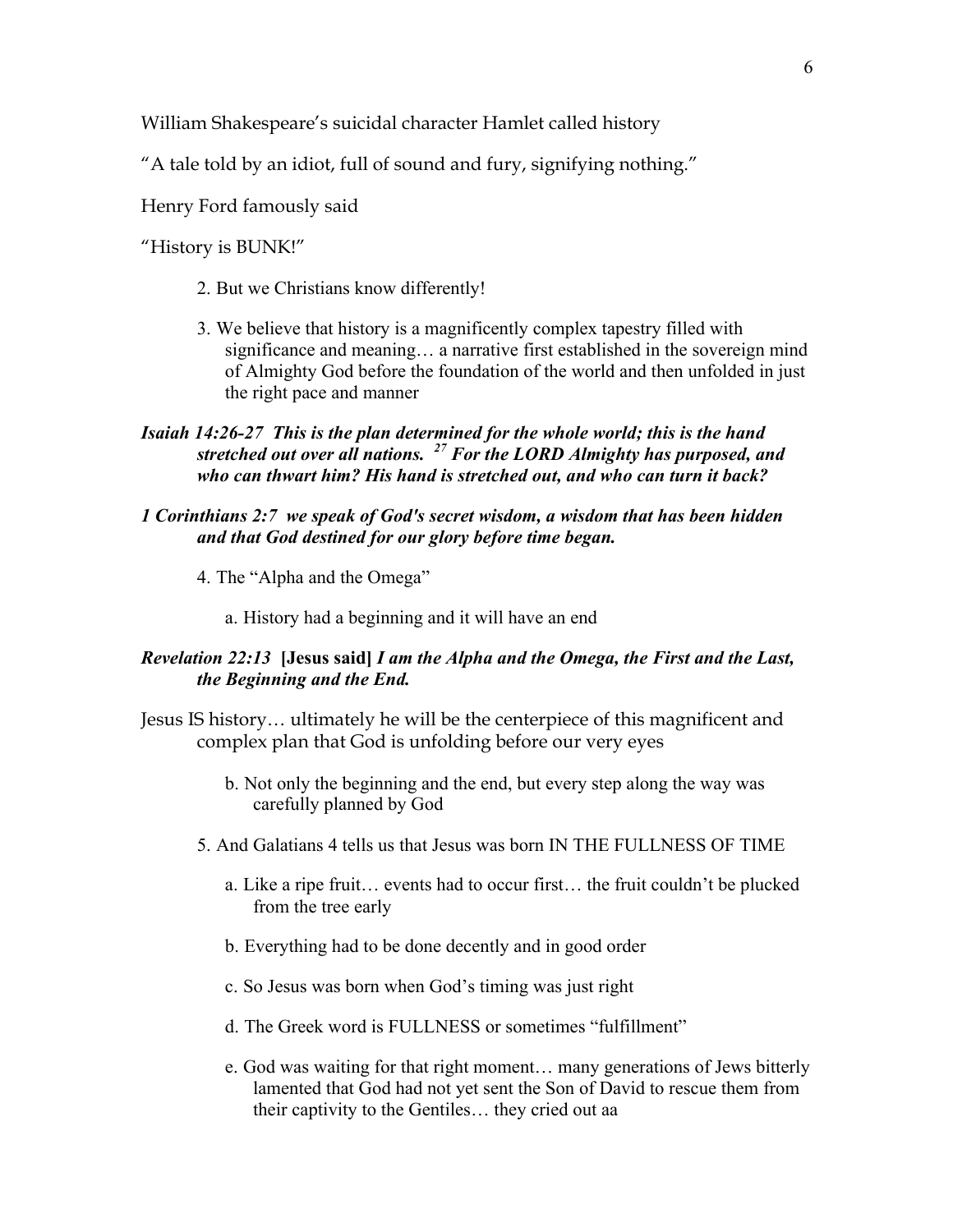### *Psalm 13:1 How long, O LORD? Will you forget me forever? How long will you hide your face from me?*

Perhaps the Jews during the terrible time of the wicked Greek king Antiochus cried out like that… when the Greeks defiled the temple and defied Almighty God with terrible blasphemies… but it was not yet the fullness of time

Many could have asked about a much earlier time

- f. Men think they know when the right time is…
- John Calvin: "We could ask why God delayed, when we were all lost and condemned the moment Adam fell. Why did he not give the remedy sooner? Paul however has no interest in satisfying men's curiosity… Paul therefore puts us in our place when he says that they fullness of time had not yet come. What does he mean by the 'fullness of time?' He is referring to a time which God had appointed according to his will, and not a time that man would choose, simply because men are not competent to judge the best time. We must submit to God and delight in what he has established." [Sermons on Galatians, 368]
- Application: this is a sober lesson for us as well… we may be going through bitter trials and wonder why God does not answer our prayers for healing or deliverance or financial blessing. Some of our brothers and sisters in Christ are persecuted in other countries and cry out day and night for deliverance from prison and from torture… they wonder HOW LONG, O LORD! Will you forget me forever?? But God has his perfect timing, and the birth of Jesus Christ "in the fullness of time" is a clear indicator of this
	- B. Why Was That the Right Time?
		- 1. God had a perfect timetable for the coming of Jesus Christ into the world
		- 2. The salvation plan of God was worked out before the creation of the world
		- 3. For centuries, God had been predicting it through the prophets…but still the people waited
		- 4. God is very patient… it had been over five centuries from the last prophet, Malachi
		- 5. Since that time, there had been the rise and fall of the Medo-Persian Empire, and then the rise and fall of the Greek Empire under Alexander the Great and his successors... now, a new power had risen—ROME!!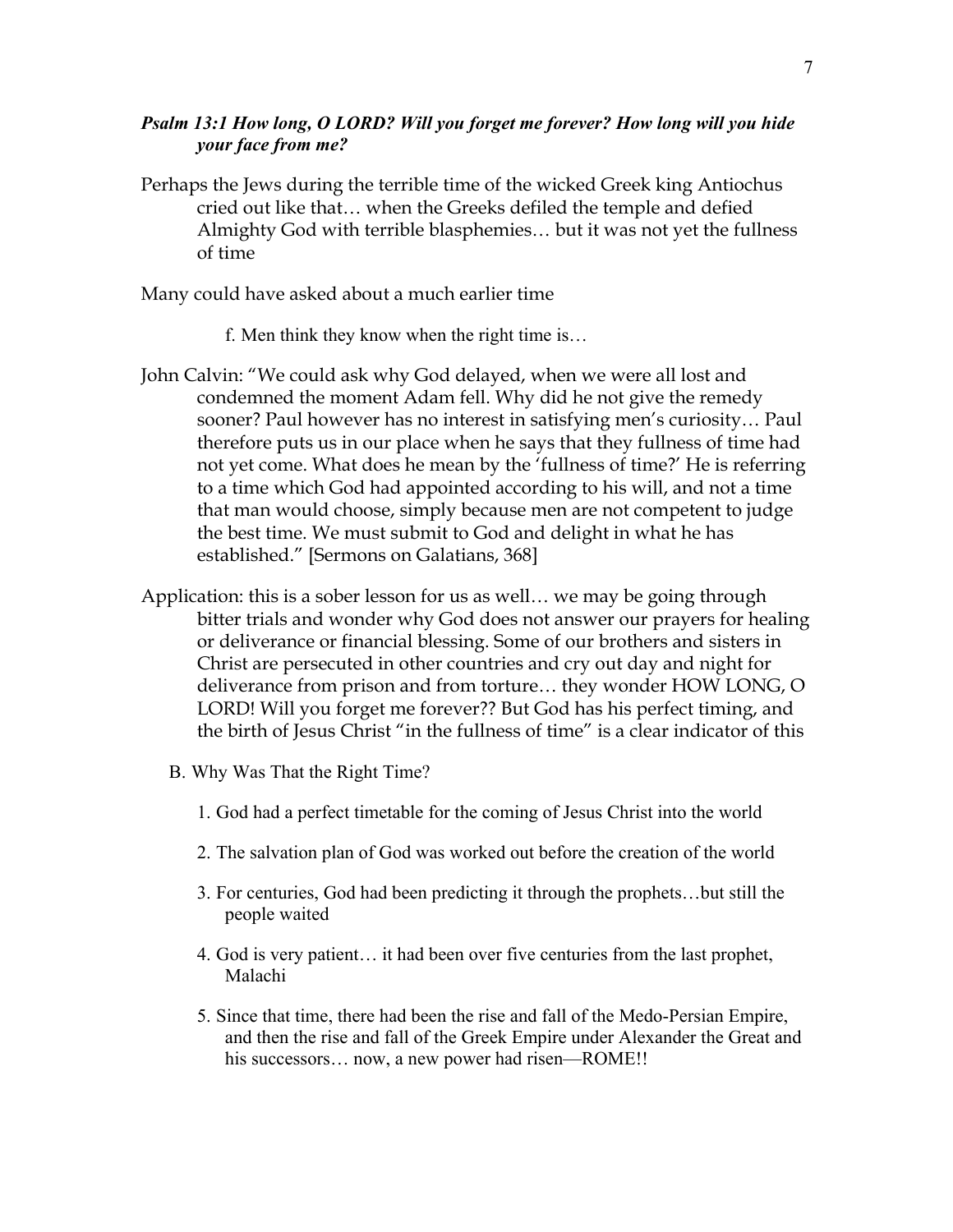- 6. How shall we understand "the fullness of time"? John MacArthur gives us a sense of how right the time was for the Messiah to come
	- a. The time was right **religiously**: the Jews had come back from exile to Babylon and were living under Gentile domination, but had repudiated completely the idolatry that led to the exile; also, they had set up synagogues all over the Greek-Roman world where the Jewish faith was being taught…
		- i) Beyond this, there had been SUFFICIENT TIME to prove that no one could keep the Law
		- ii) Generation after generation had failed to obey the Old Covenant
		- iii) The time was right for the New Covenant
	- b. The time was right **culturally**: Alexander the Great's conquests and his zeal for spreading Greek culture meant almost everyone in that region spoke Greek… it made the spread of the gospel much easier
	- c. The time was right **politically**: the Roman empire had risen, unifying that part of the world economically and by commerce and excellent roads; the *pax Romana* made the world a very stable place, and evangelists could travel those excellent Roman roads with a sense of security
	- d. Each of these factors contributed to the rapid spread of the gospel
- C. Everything is Planned Concerning Christ… not only his birth but his death and his resurrection

Jesus began his preaching ministry by announcing the time:

But he also said often the time had not yet come for his death

### *John 7:30 At this they tried to seize him, but no one laid a hand on him, because his time had not yet come.*

But then, right before his arrest, he prayed

### *John 17:1 "Father, the time has come. Glorify your Son, that your Son may glorify you.*

- D. The First Coming Was "In the Fullness of Time"… The Second Coming will also be in the Fullness of Time
	- 1. God has a timetable also for the second coming
	- 2. The existence of this timetable is clearly asserted: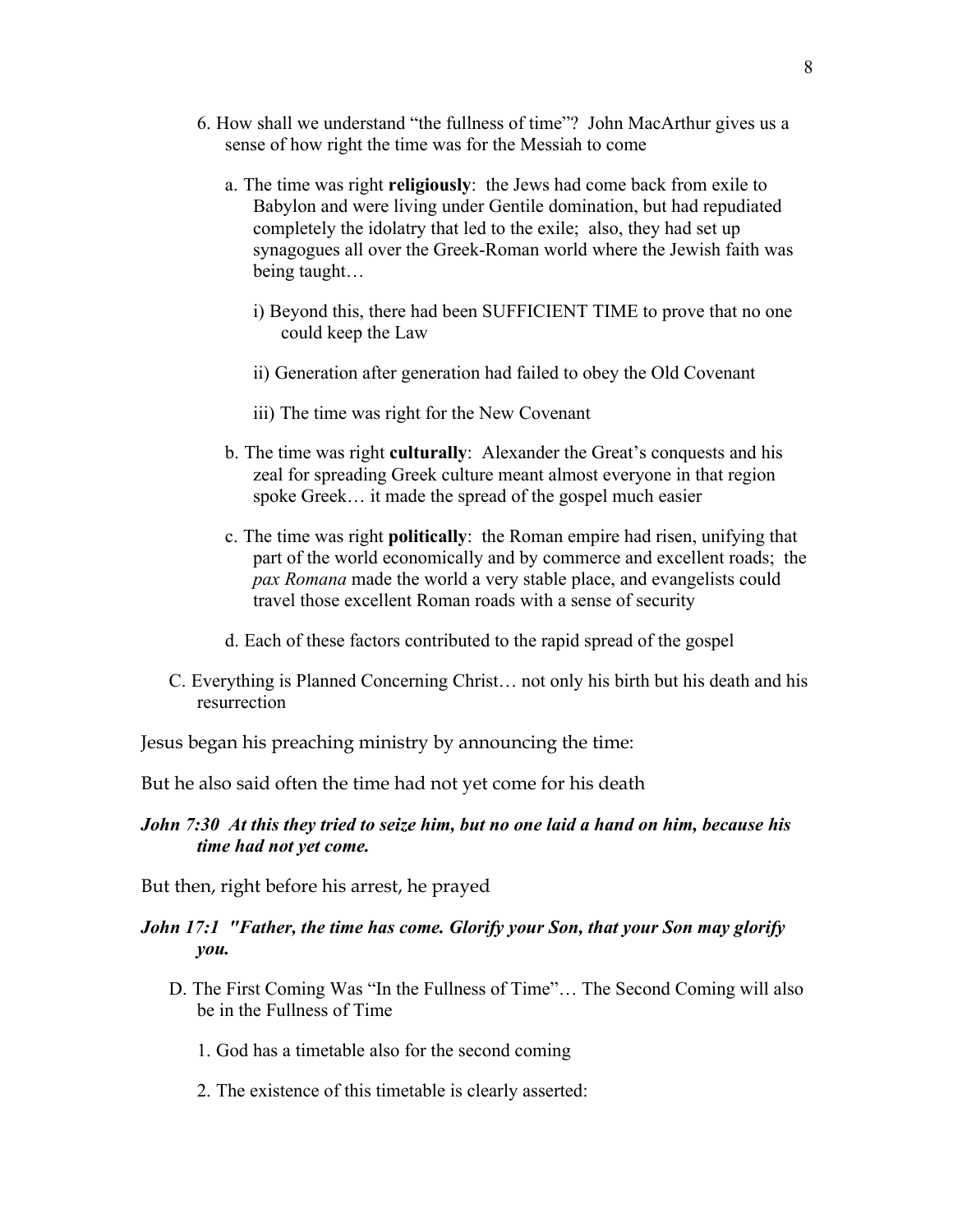- *Acts 1:6-7 So when they met together, they asked him, "Lord, are you at this time going to restore the kingdom to Israel?" <sup>7</sup> He said to them: "It is not for you to know the times or dates the Father has set by his own authority.*
	- 3. The reason for the apparent delay is plain as well:
- *2 Peter 3:4 [Scoffers] will say, "Where is this 'coming' he promised? Ever since our fathers died, everything goes on as it has since the beginning of creation."*
- *2 Peter 3:9-10 The Lord is not slow in keeping his promise, as some understand slowness. He is patient with you, not wanting anyone to perish, but everyone to come to repentance. <sup>10</sup> But the day of the Lord will come like a thief. The heavens will disappear with a roar; the elements will be destroyed by fire, and the earth and everything in it will be laid bare.*
- *2 Peter 3:15 Bear in mind that our Lord's patience means salvation*
	- 4. The DELAY is for missions
- *Acts 1:7-8 He said to them: "It is not for you to know the times or dates the Father has set by his own authority. <sup>8</sup> But you will receive power when the Holy Spirit comes on you; and you will be my witnesses in Jerusalem, and in all Judea and Samaria, and to the ends of the earth."*
	- 5. But at just the right time, he will return and put to rights all the evil in the universe!
- *Ephesians 1:9-10 And he made known to us the mystery of his will according to his good pleasure, which he purposed in Christ, <sup>10</sup> to be put into effect* **when the times will have reached their fulfillment***-- to bring all things in heaven and on earth together under one head, even Christ.*
- III. God Sent Forth His Son

#### *Galatians 4:4 But when the fullness of time had come, God sent forth his Son*

- A. Jesus Christ was SENT by the Father… He was a Missionary to Planet Earth
	- 1. The Greek word here is powerful and emphatic… Jesus did not take it upon himself to enter the world… he was SENT FORTH by His Father... SENT OUT… the word speaks of the heavenly origin of Jesus

#### *John 3:17 For God did not send his Son into the world to condemn the world, but to save the world through him.*

2. So also Jesus did everything in submission to the will and plan of the Father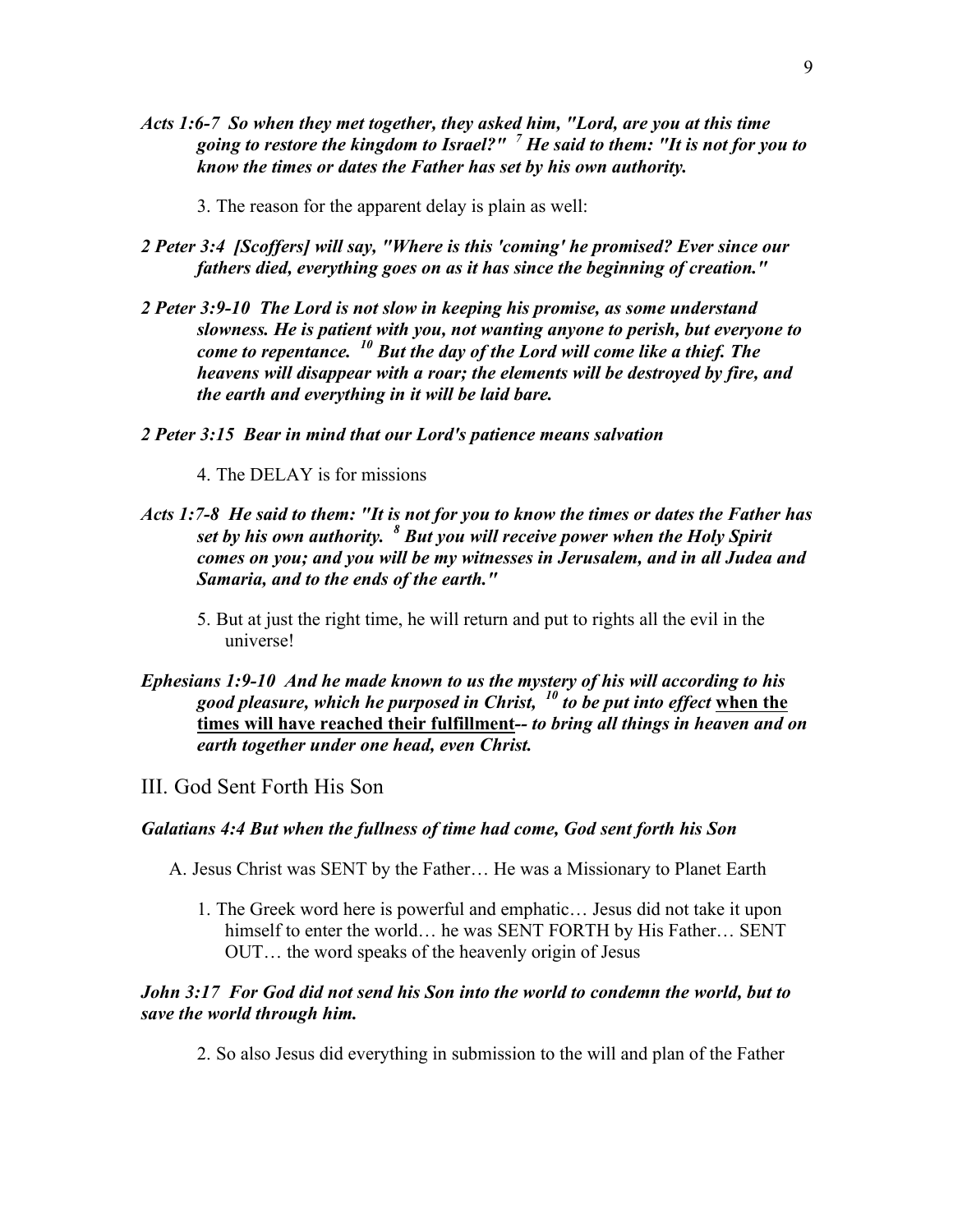- *John 8:28 So Jesus said to them, "When you have lifted up the Son of Man, then you will know that I am, and that I do nothing on my own authority, but speak just as the Father taught me.*
	- B. The Saving Initiative Comes from the Father
		- 1. Just as God looked with compassion on the enslaved Jews in Egypt

### *Exodus 2:23-25 The Israelites groaned in their slavery and cried out, and their cry for help because of their slavery went up to God. <sup>24</sup> God heard their groaning and he remembered his covenant with Abraham, with Isaac and with Jacob. <sup>25</sup> So God looked on the Israelites and was concerned about them.*

2. So also God was concerned with the entire human race, enslaved to sin and to demonic forces

### *Galatians 4:3 … were in slavery under the elemental forces of the world.*

- All over the world, people were in bondage, enslaved to these elemental demonic forces and we were HELPLESS
	- 3. God looked upon us in our bondage and helped us when we were utterly helpless

### *Romans 5:6 You see, at just the right time, when we were still powerless, Christ died for the ungodly.*

### *Matthew 9:36 When he saw the crowds, he had compassion on them, because they were harassed and helpless, like sheep without a shepherd.*

### C. GOD SENT HIS SON

- 1. The Father did not send an angel… even a radiant and glorious archangel
- 2. He sent the best, the greatest gift he could possibly send

God said at Jesus' baptism:

- *Matthew 3:17 And a voice from heaven said, "This is my Son, whom I love; with him I am well pleased."*
- *Hebrews 1:3 The Son is the radiance of God's glory and the exact representation of his being, sustaining all things by his powerful word.*
- *Colossians 1:15-17 He is the image of the invisible God, the firstborn over all creation. <sup>16</sup> For by him all things were created: things in heaven and on earth, visible and invisible, whether thrones or powers or rulers or authorities; all things were*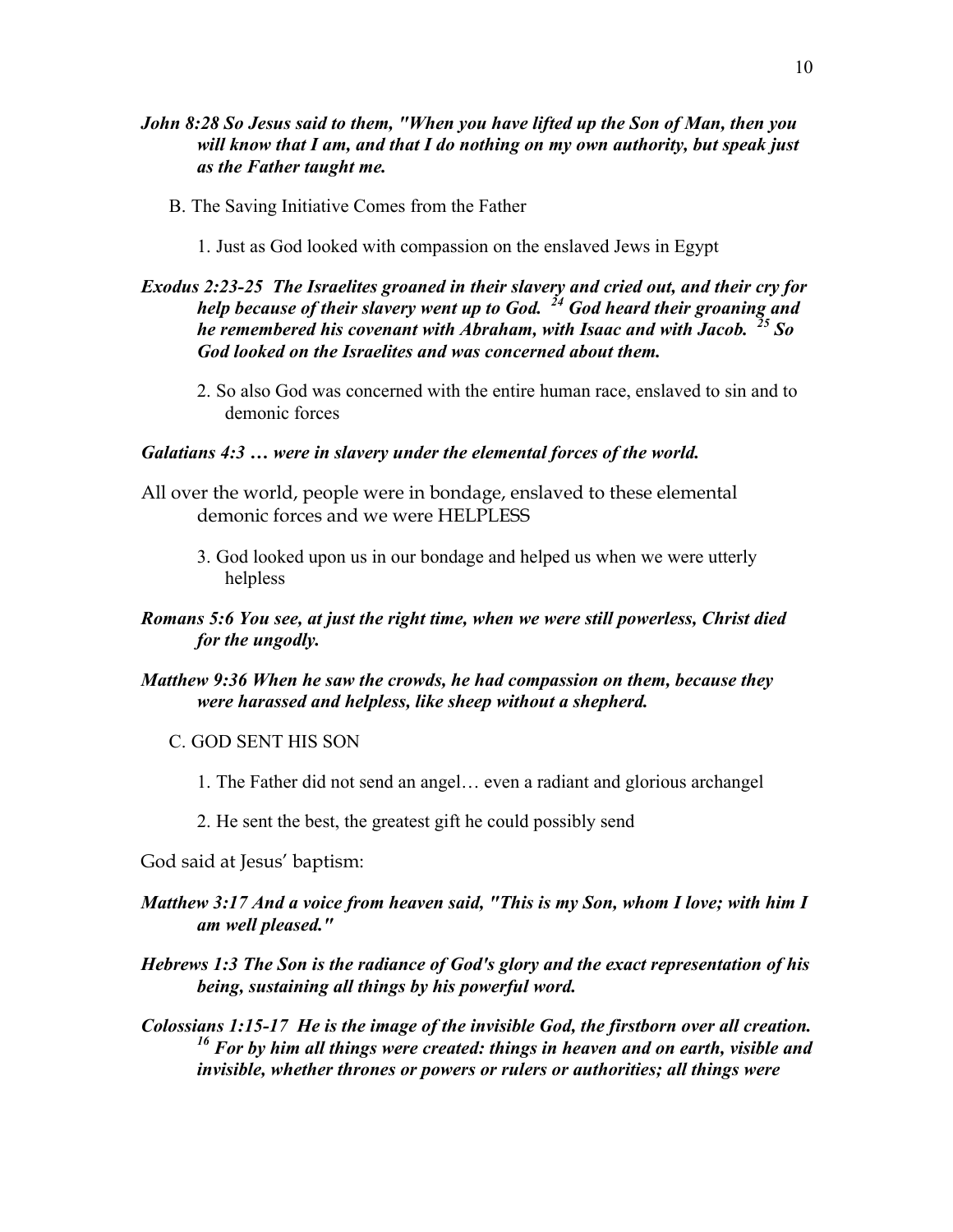*created by him and for him. <sup>17</sup> He is before all things, and in him all things hold together.*

*Colossians 2:9 For in Christ all the fullness of the Deity lives in bodily form*

3. The Worth and Value of the Son

### *Romans 8:32 He who did not spare his own Son, but gave him up for us all-- how will he not also, along with him, graciously give us all things?*

By that logic, Jesus is worth MORE to God than ALL THINGS in the universe

- IV. Born of a Woman, Born Under the Law
- *Galatians 4:4 But when the time had fully come, God sent his Son, born of a woman, born under law*
	- A. Here Again we Have the Mystery of the Incarnation… SON OF GOD and SON OF MAN, born of a woman
- *John 1:1 In the beginning was the Word, and the Word was with God, and the Word was God.*
- *John 1:14 And the Word became flesh and dwelt among us, and we have seen his glory, glory as of the only Son from the Father, full of grace and truth.*
	- 1. The focus here: born of a woman… the fulfillment of the first prophecy every uttered about Him

### *Genesis 3:15 And I will put enmity between you and the woman, and between your offspring and hers; he will crush your head, and you will strike his heel.*

- 2. How Jesus could be both the Son of God and the Son of Man?
- *Luke 1:30-35 But the angel said to her, "Do not be afraid, Mary, you have found favor with God. <sup>31</sup> You will be with child and give birth to a son, and you are to give him the name Jesus. <sup>32</sup> He will be great and will be called the Son of the Most High. The Lord God will give him the throne of his father David, <sup>33</sup> and he will reign over the house of Jacob forever; his kingdom will never end." <sup>34</sup> "How will this be," Mary asked the angel, "since I am a virgin?" <sup>35</sup> The angel answered, "The Holy Spirit will come upon you, and the power of the Most High will overshadow you. So the holy one to be born will be called the Son of God.*

How can we fully understand this? We cannot!

Mary, His mother, was fully human, and from her Jesus received His human nature… but the other 23 chromosomes that normally would have come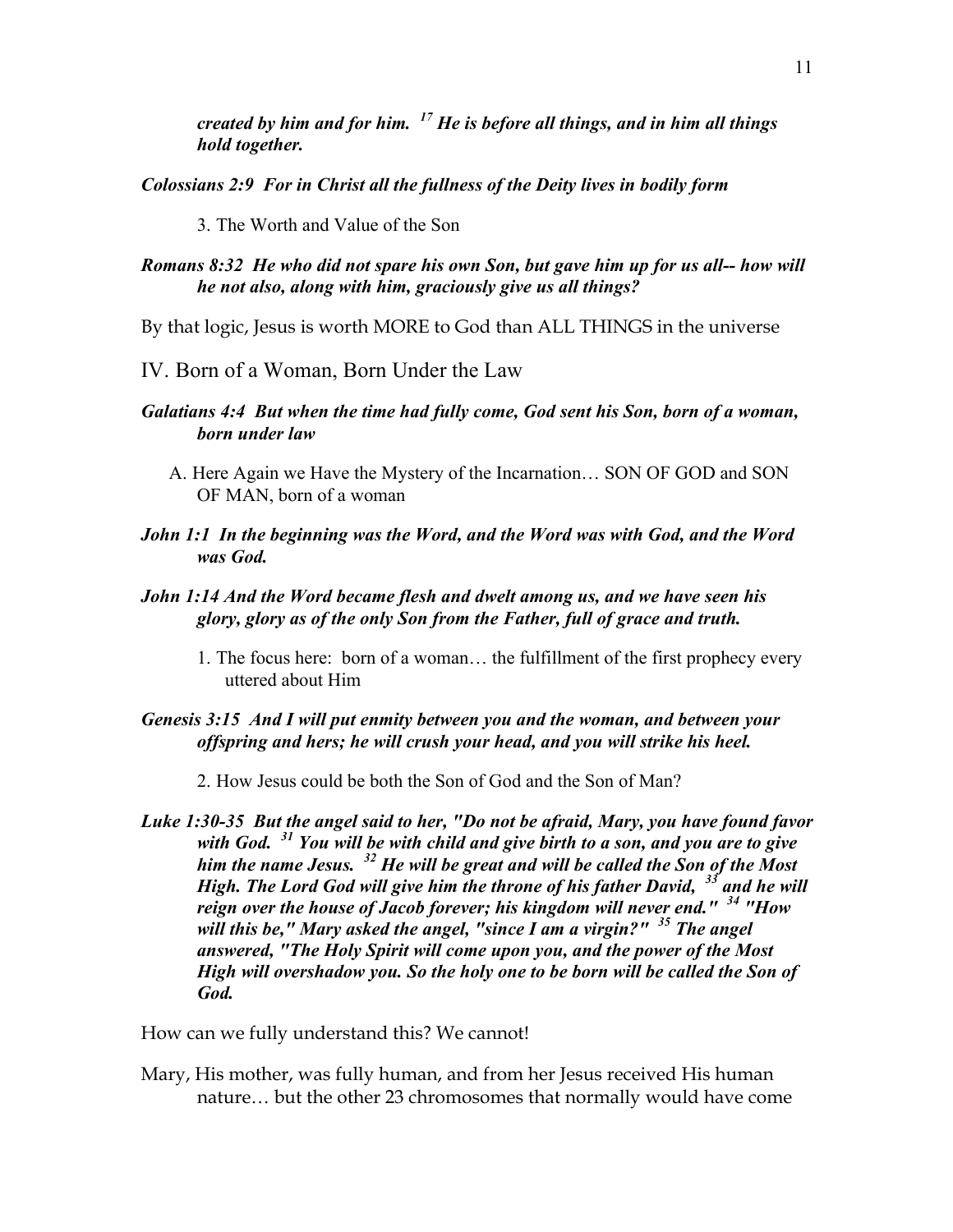from a human father to make the fertilized egg that grew in her womb were miraculously supplied by God the Father

- B. Jesus was "born of a woman" but not of a man… He had no human father, but was rightly called the Son of God
- C. Born Under the Law
	- 1. This is absolutely vital to our salvation
	- 2. Jesus was a JEW… born as a descendent of Abraham… like all Jews of that time, he was born UNDER THE LAW of Moses
	- 3. The essence of this Law was its relentless demand for total perfection!

### *Romans 10:5 Moses describes in this way the righteousness that is by the law: "The man who does these things will live by them."*

4. The slightest breaking of the Law meant death

## *1 John 3:4 Everyone who sins breaks the law; in fact, sin is lawlessness.*

*James 2:10 For whoever keeps the whole law and yet stumbles at just one point is guilty of breaking all of it.*

## *Ezekiel 18:4 The soul who sins will die.*

5. The relentless nature of the Law

The Apostle Peter called the Law:

## *Acts 15:10 a yoke that neither we nor our fathers have been able to bear*

Charles Spurgeon on the ceremonial law: "The Jewish [nation] of old was under the yoke of the law; its sacrifices were continual and its ceremonies endless; new moons and feasts must be kept; jubilees must be observed and pilgrimages made: in fact, the yoke was too heavy for feeble flesh to bear. The law followed the Israelite into every corner, and dealt with him upon every point: it had to do with his garments, his meat, his drink, his bed, his board, and everything about him

But what about the MORAL LAW??

### *Matthew 22:37-39 "'Love the Lord your God with all your heart and with all your soul and with all your mind.' <sup>38</sup> This is the first and greatest commandment. <sup>39</sup> And the second is like it: 'Love your neighbor as yourself.'*

Jesus even took the Ten Commandments into the heart: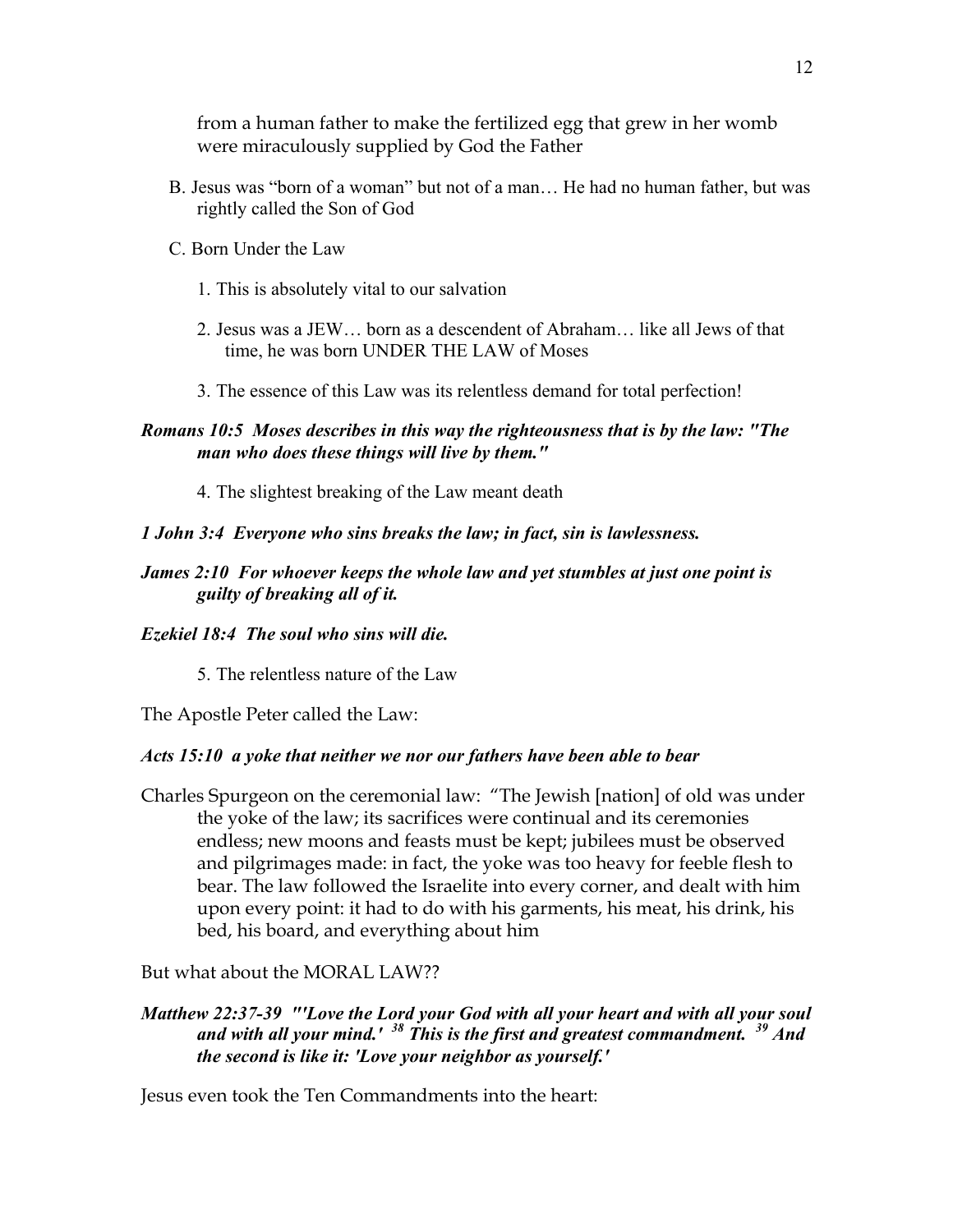- *Matthew 5:21-22 "You have heard that it was said to the people long ago, 'Do not murder, and anyone who murders will be subject to judgment.' <sup>22</sup> But I tell you that anyone who is angry with his brother will be subject to judgment.*
- *Matthew 5:27-28 "You have heard that it was said, 'Do not commit adultery.' <sup>28</sup> But I tell you that anyone who looks at a woman lustfully has already committed adultery with her in his heart.*
	- 6. This was the relentless crushing burden of the Law… but Jesus bore this immense weight PERFECTLY!!
- *Hebrews 4:15 [He] has been tempted in every way, just as we are-- yet was without sin.*
- *John 8:29 The one who sent me is with me; he has not left me alone, for I always do what pleases him.*
	- 7. Jesus was like a MIGHTY SAMSON that took up the weight of the Law every day and carried it without once dropping it

### *Judges 16:3 [Samson] got up and took hold of the doors of the city gate, together with the two posts, and tore them loose, bar and all. He lifted them to his shoulders and carried them to the top of the hill that faces Hebron.*

Louis Zamperini ["Unbroken"]

- WWII American soldier interred in a Japanese POW camp was repeatedly beaten by a Japanese guard named Watanabe and tortured; one of the tortures Watanabe used was to force Louis to stand holding a six-foot long heavy wooden beam over his head, commanding another Japanese guard to beat him if he lowered the beam. Zamperini stood and held that beam steady for an astounding 37 minutes.
- I picture the force of will and determination shown by that man as nothing compared to Jesus… born UNDER THE LAW… a YOKE THAT NO HUMAN BEING IN HISTORY had ever been able to bear… carrying every command of the law perfectly without wavering his entire life

This perfect record of obedience under the Law won for us a perfect righteousness that God credits to us by faith!!

Tim Keller: "Jesus lived the life we should have lived, and died the death we should have died!"

"...the Lord Christ fulfilled the whole law for us; He did not only undergo the penalty of it due unto our sins, but also yielded that perfect obedience which it did require... Christ's fulfilling of the law, in obedience unto its commands, is no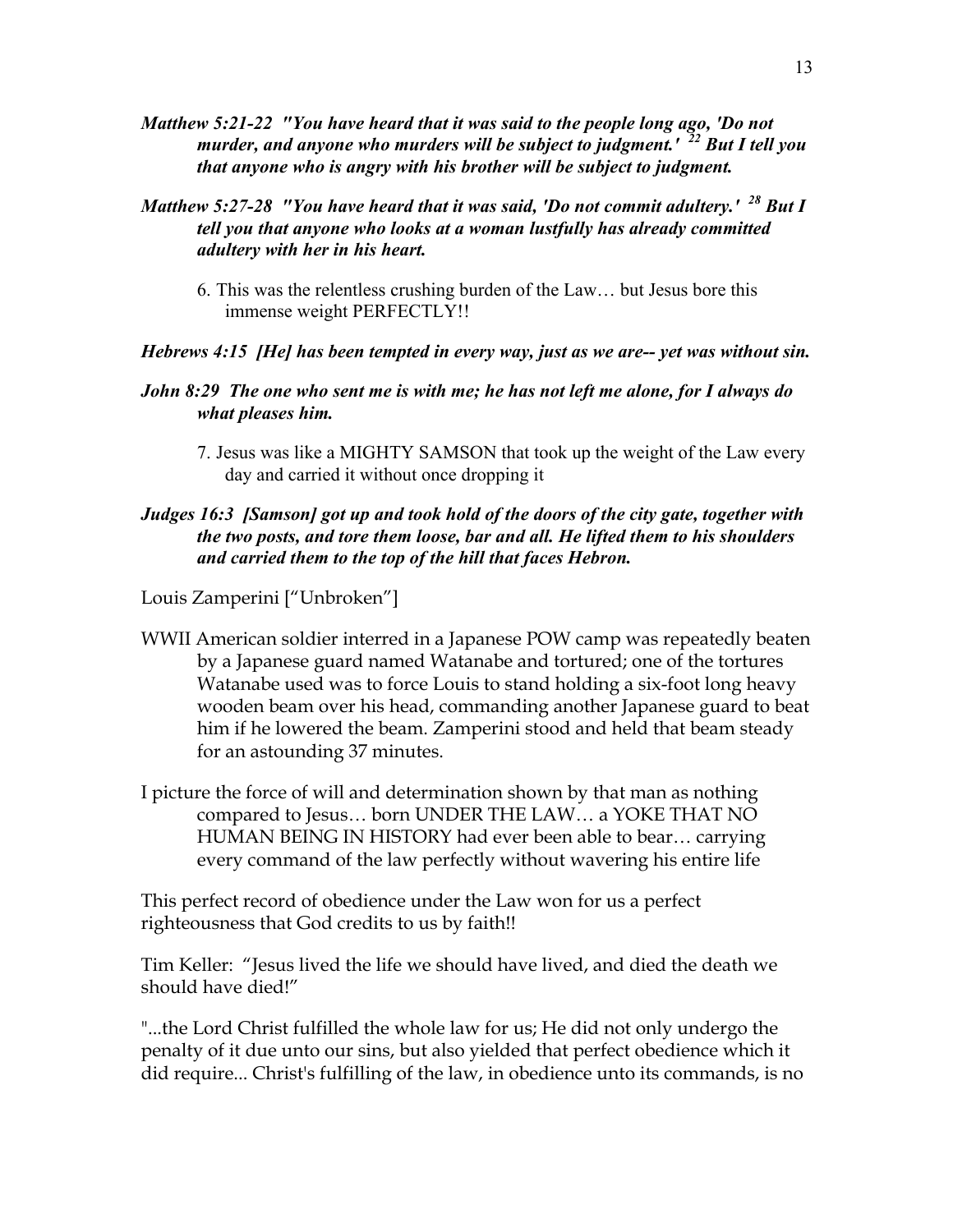less imputed unto us for our justification than His undergoing the penalty of it is." **- John Owen**

### V. To Redeem Those Under the Law

## *Galatians 4:4-5 But when the time had fully come, God sent his Son, born of a woman, born under law, <sup>5</sup> to redeem those under law*

A. The word "redeem" fits this context PERFECTLY!! It is the word used for the deliverance of a slave by the payment of a price

### *Deuteronomy 15:15 You shall remember that you were a slave in the land of Egypt, and the LORD your God redeemed you*

## *1 Corinthians 6:19-20 You are not your own, <sup>20</sup> for you were bought with a price.*

B. Christ redeemed us also from the curse of the Law by becoming a curse for us… paying the penalty we deserved for our sins

### *Ephesians 1:7 In him we have redemption through his blood, the forgiveness of our trespasses, according to the riches of his grace,*

- 1. By Christ's death, the Law no longer has any claim on us
- 2. We are BROUGHT OUT FROM UNDER the Law… by the blood of Christ

### *Romans 6:14 For sin shall not be your master, because you are not under law, but under grace.*

3. We are no longer under what once bound us… we are REDEEMED from our former tyrannical masters and have been set free!!

#### *Galatians 5:1 It is for freedom that Christ has set us free.*

VI. That We Might Receive Adoption

### *Galatians 4:4-7 But when the time had fully come, God sent his Son, born of a woman, born under law, <sup>5</sup> to redeem those under law, that we might receive the full rights of sons. <sup>6</sup> Because you are sons, God sent the Spirit of his Son into our hearts, the Spirit who calls out, "Abba, Father." <sup>7</sup> So you are no longer a slave, but a son; and since you are a son, God has made you also an heir.*

- A. Adoption is the Most Amazing Aspect of our Salvation!
- B. Christ's Birth Under the Law led to a Whole Life Under the Law
- C. That Whole Life Under the Law led to a Death Under the law as our substitute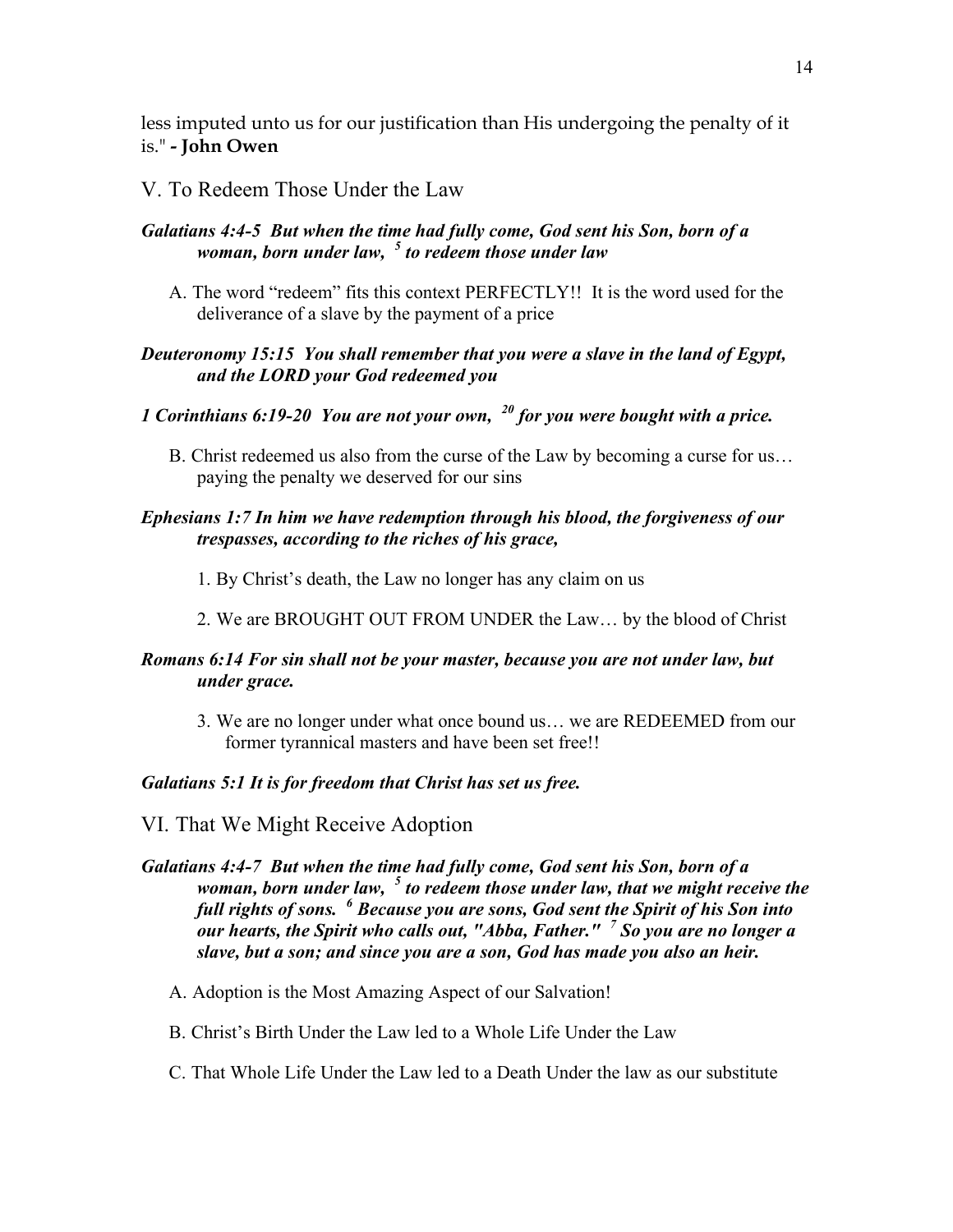- D. That Death under the Law redeemed us from the Law and opened the way for our Adoption
- E. And God SENT FORTH the Holy Spirit into our hearts… by that Spirit we know we are the children of God
- F. We are HEIRS now!!
- *Romans 8:17 Now if we are children, then we are heirs-- heirs of God and co-heirs with Christ, if indeed we share in his sufferings in order that we may also share in his glory.*
	- G. This is the greatest Christmas present we can imagine!!
- *1 Peter 1:4 an inheritance that can never perish, spoil or fade-- kept in heaven for you*
- *Genesis 15:1 "Do not be afraid, Abram. I am your shield, your very great reward."*
- *Romans 4:13 Abraham and his offspring received the promise that he would be heir of the world*
- VII. Applications
	- A. Celebrate in a scriptural and spiritual way!
		- 1. The secular and sentimental don't last
		- 2. The physical gifts don't last
		- 3. The fun times are a very temporary blessing
		- 4. We are not those who live for their stomachs but for the Kingdom of Christ!
		- 5. So rejoice! God loves celebrations and delights in pure spiritual joy
		- 6. The Holy Spirit will enable you to celebrate today with a pure joy
	- B. Meditate on the Phrases of this Passage
		- 1. Trust in the wisdom of God's unfolding plan… how God knows the FULLNESS of time for everything… the massive huge things like the birth, death, resurrection, and second coming of Christ… but also the tiny details like when a specific sparrow dies or when a person texts some news to another person… even the very hairs of our heads are numbered, so are all our days… the FULLNESS OF TIME
		- 2. Understand the mystery of Christ's incarnation… the infinite mystery of the baby in the manger being God the Son; though it is beyond our comprehension, we need our souls to be stretched in the meditation of it… the